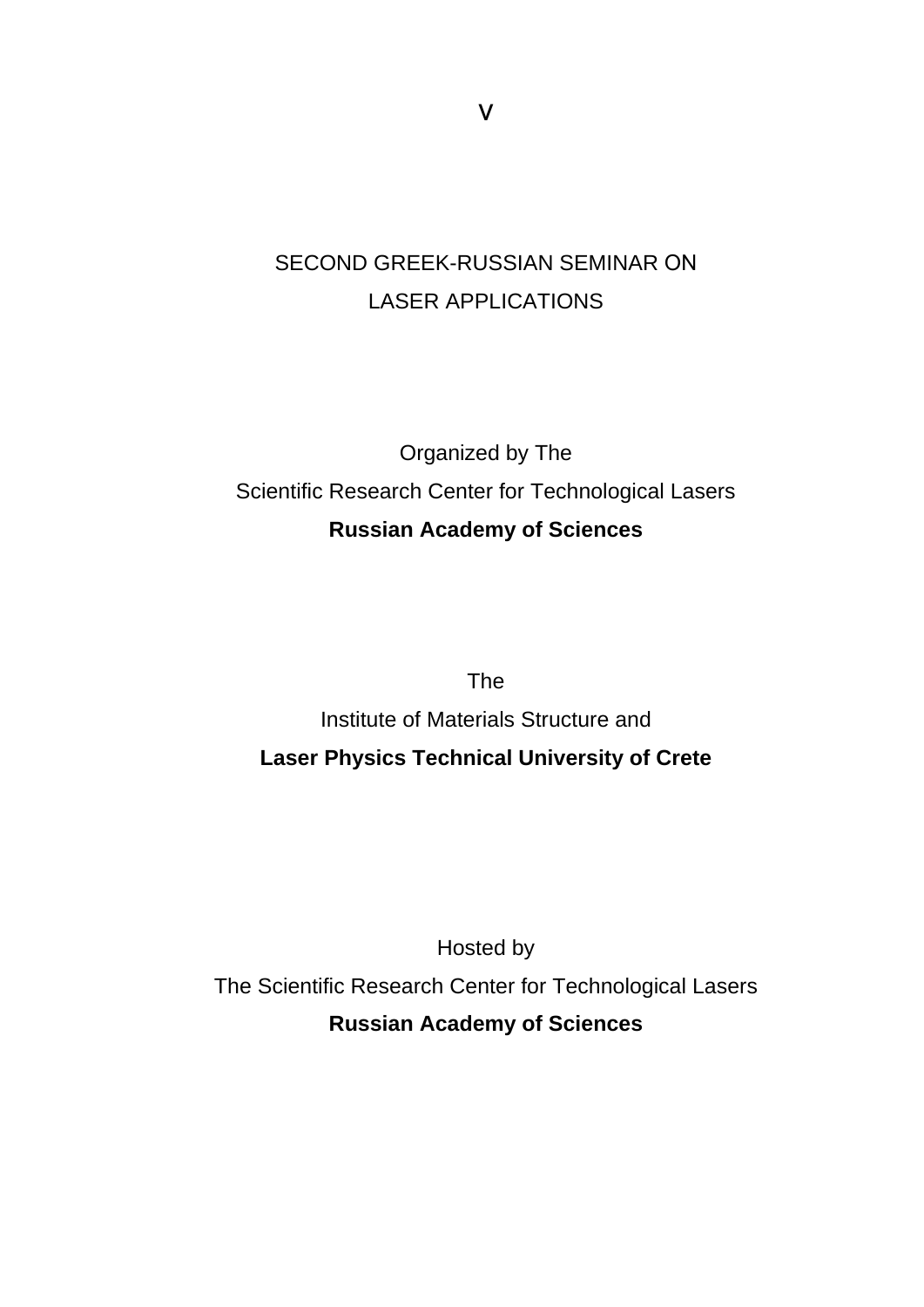## **SCIENCE WITHIN THE SPHERE OF ORTHODOXY**

Dimitrios Grigoropoulos 73100 Chania, Crete, Greece.

There exists the impression, which for some is a conviction that religion and science are opponents, in so much that it is believed that religion has many times condemned scientific research. All this as much and as far as it may be true, is in no way related to Orthodoxy or Orthodox ecclesiastical life. And this is so for two reasons:

According to the Orthodox Church, Christianity is neither philosophy, nor ideology, nor even just canonical law. That is to say, it is not a religion based in the meaning of the Latin word "Religare", meaning submission to rules or laws, while in the Greek language the word "thriskia" means simply ascension.

Orthodoxy practices in its ecclesiastical life the facts or truths about Christ who have been revealed. Saint Simeon, the "New Theologian", takes a characteristic stand whereby he elevates above the written word of the Bible the experience of the Christian life. As far as Orthodoxy is concerned the religious feeling created from our universe is the strongest and gentlest motive for scientific research. Research is the results or conclusions which serve man and direct him towards the truth; because truth is revealed in part and depends on how and where we look for it. The famous physicist, Robert Mayer, who is often referred to as the "Newton" of the 19th century, so aptly stated, that "truth of itself and for itself is eternal and whatever is eternal can neither be defined or proven". For the Orthodoxy, truth is Christ and actually the crucified Christ as saviour for mankind, a fact which according to Saint Paul is considered by the gentiles as foolishness and by Hebrews as scandalous. God became man in order to elevate man to a state of God, but not God.

As far as Orthodoxy is concerned there is no conflict between Orthodoxy and science. On the contrary the position of the Orthodoxy, in matters related to science and technology, is expressed at any level in the orthodox life. The book of prayers of the Orthodox Church (efkologion) is full of references to man's achievements in the scientific and technological fields. The Holy Day Pentecost is for the world the day of enlightenment and wisdom, and Jesus Christ is praised as the Master of all crafts (Pantechnimon) which means the One who inspires scientific achievements and protects, with His blessings, scientific work.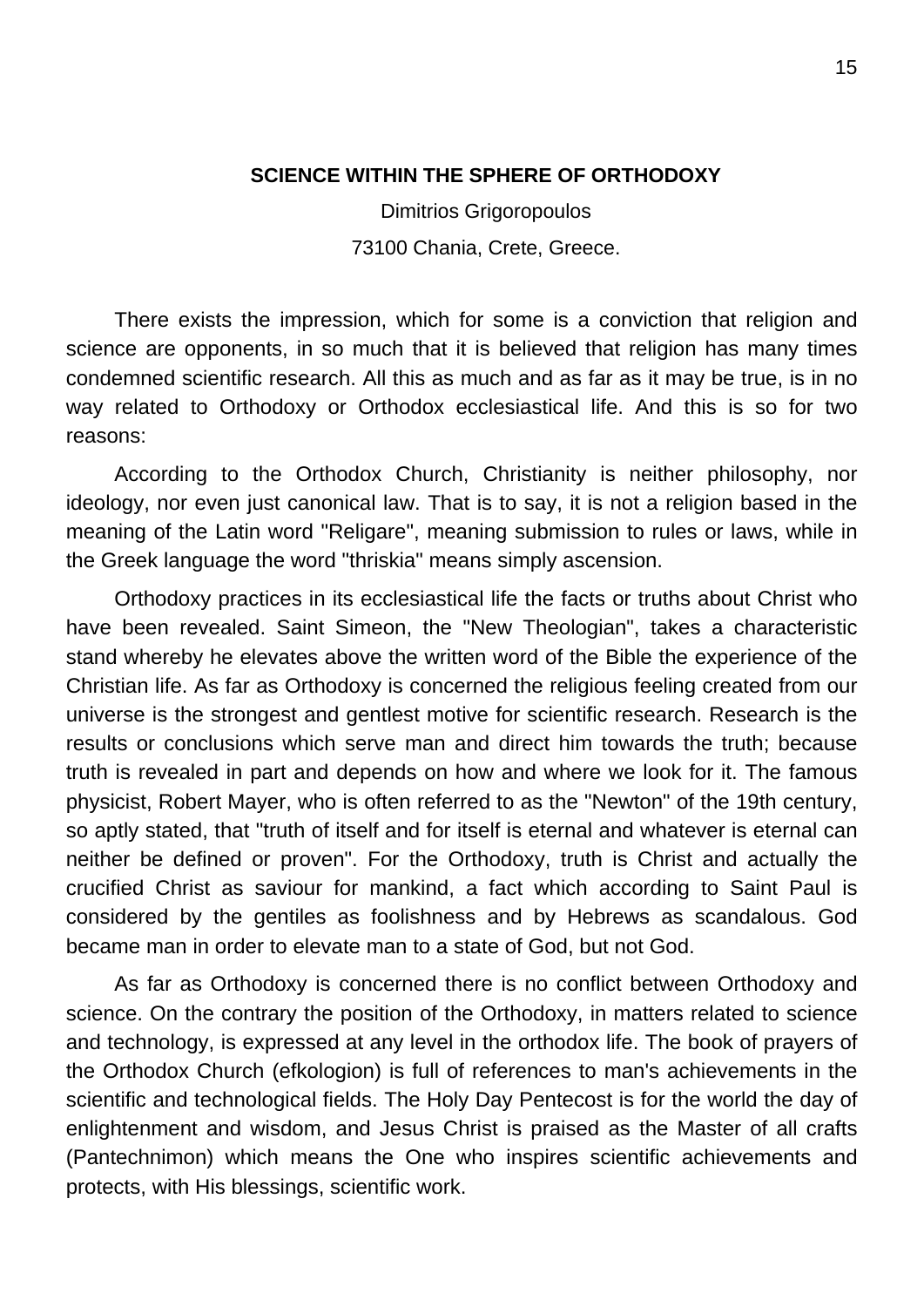This position has theological consequence, since mankind and the universe, according to the great Russian theologian George Florovski, is the overflow of the love of God. According to the French philosopher Simone Weil "regardless of how quickly a man moves away from Christ but towards what he believes to be the truth in reality he moves straight to Christ". Within the framework of Orthodoxy, scientific work is blessed to the extent that science probes deeply into the unknown with the purpose to help mankind understand the universe as well as man's place in it.

Given this, the German scientist Johan Madler states: "It is certain that a true scientist looking through the instruments of his universal religious feeling can see that the world has a soul, given by God, and walking to his final destination, is supported by His God's universal love. Much could be said to support the meaning and importance that the Orthodox Church gives to science, which according to the orthodox position is a gift of God. It is needed only to refer to the statement written above the door of the School of Athos in the 18th century by the Greek physicist, orthodox theologian and man of letters, Eugenios Boulgaris: "He who wishes to study geometry can enter; he will not encounter any obstacle. But the one who does not, will find the doors closed".

Bulgaris finds no conflict between theology and science. To the contrary he finds harmony between them and searches for the evaluation of their roles and importance. He does not, however, allow those who in the name of science, try to impose other dimensions on the role of science and theology. In the prologue of his book "Theologikon" he states among other things: "Are logic and philosophical doctrines discarded from theology? Of course not, because all these **serve the theologian** and, as has been proven, the Christian faith does not discount logic, nor opinion, nor suggestion, nor prohibition, since theology can cite examples from the Bible, as well as from the fathers of the Orthodox Church, showing fault in philosophical theories and various doctrines. Additionally, theology accepts statements from all the people of the world and takes that which is valuable from science and philosophy. This serves the purpose of decorating the manners of the faithful (without accepting foreign doctrines) in the same way as God ordered the Jews to decorate their Temple with the artifacts of the Egyptians".

Another contemporary of Voulgaris, Nikiforos Theotokis, physicist, mathematician and Russian Episcope, in his famous book the "Kyriakodromion", where he tries to interpret the Sunday gospel and apostles, speaks with the confidence of a natural scientist.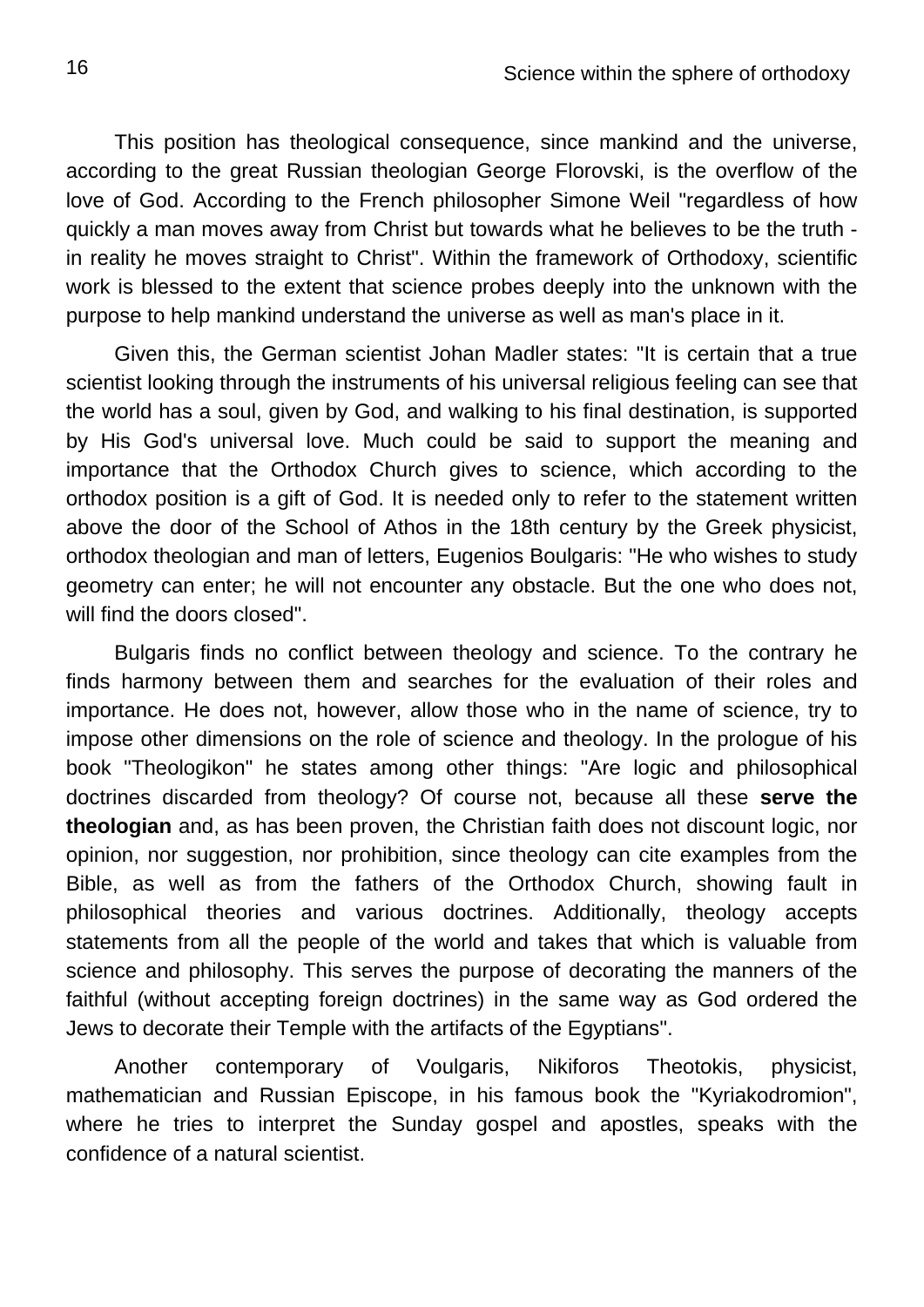This knowledgeable man uses his knowledge of physics to elevate himself and hence his parish on the sphere of the "incomprehensible". He is the man who introduced natural sciences in Greece and taught about God using the scientific technique of induction.

At this point we can remember Albert Einstein. He separated the roles, as well as the meaning of science and theology, by saying that "science without religion is lame, but religion without science is blind". Certainly Einstein is referring to a religion and not to Orthodox theology.

We could present many more examples of positions taken, such as those of Boulgaris and Theotokis from statements made by Church fathers and Russian theologists such as Boulgagov, Berdiayef, Florovski, Loski and others. We must not forget that even during the byzantine period much importance was attached to science, crafts and letters. For many researchers, the achievement of the byzantine period was the combination of the ancient Greek and Christian element, which is the basis for present day world civilization.

Even in the non orthodox world many great scientists have adopted the positions of the Orthodox Church, even without being aware of it. Indicatively, we could present the father of botany Kark Linnaeus who in the prologue of his book "System of Nature" writes:

"The purpose of creation is the miraculous knowledge of God as it is in the works of nature which only man can recognize". These words remind us of the words of Saint Paul: *"Ever since God created the world, his invisible qualities, both his eternal power and his divine nature, have been clearly seen; they are perceived in the things that God has made"*. There is no need for further additions, if one remembers the words of Eddington and Max Planck that "the laws of nature are ways and means of expressing the will of God". The Orthodox Church does not discount logic nor scientific methods and their achievements, but distinguishes clearly the purpose. The Orthodox Church, through the Divine Liturgy and particularly Holy Communion, lives the Truth and directs man towards Holiness. It accepts that man ought to be delivered of his sins, that is his failure, since "sin" means failure in Greek.

Man as a logical being has failed to become God-like because of his own negligence. To regain his original place in the creation he must, totally free, ask for God's grace, which was made possible for him through the crucifixion of Christ.